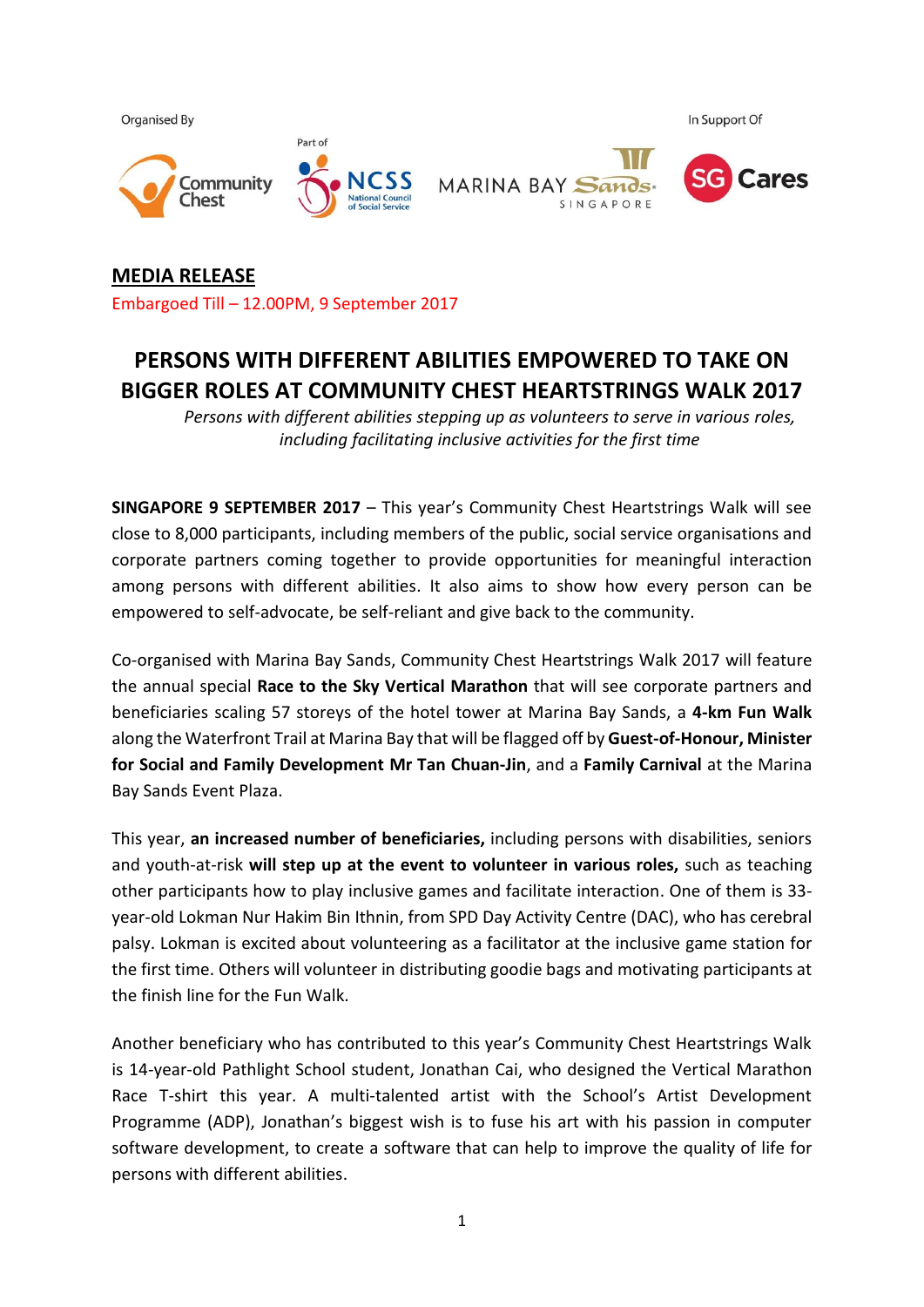Besides empowering persons with different abilities to take on more roles, this year's Heartstrings Walk will also feature empowered beneficiaries-turned-advocates. 25-year-old Wilson Peh, who was a former at-risk youth, will be leading other at-risk youth from Youth Guidance Outreach Services (YGOS) to participate in the Vertical Marathon. As a teenager, Wilson was arrested twice, for drug abuse, gang involvement and assault. Today, Wilson is a changed man. He is paying it forward as a youth worker with YGOS and aspires to be a social worker.

Chairman of Community Chest, Mr Phillip Tan, said, "At the heart of our community outreach and fundraising efforts is enabling a better quality of life for our beneficiaries. This year, we are involving our beneficiaries to take on more roles at the event. They are no longer just at the receiving end, but are empowered to co-create solutions and self-advocate. It has been a privilege for us to partner like-minded organisations to foster a more caring and inclusive society. Each of us can give back to our community and make Singapore a better place to live in."

Besides facilitating interaction and understanding between members of the public and persons with different abilities through inclusive activities, **athletes with different abilities will also join in to exchange sporting tips with event participants**. Prolific marathoners (managed by ONEathlete), Evan Chee (4<sup>th</sup> in Singapore Marathon 2016) and Ben Moreau (Commonwealth Games participant, based in Singapore) as well as Md Shariff Abdullah, a para-athlete with a prosthetic leg, will be taking part in the Fun Walk. They will walk alongside 15-year-old Shawn Goh, a special needs student from MINDS Towner Gardens School who participated in the 100m dash at the Special Olympics this year. Diagnosed with congenital intellectual disability, Shawn has managed to overcome the challenges he faced and pursue his passion for sports. These athletes demonstrate how sports and social interactions can be inclusive.

Mr George Tanasijevich, President and Chief Executive Officer of Marina Bay Sands, said, "Every year, the Community Chest Heartstrings Walk finds new and enriching ways to empower beneficiaries and further augment Singapore's effort to build an inclusive society. This year is no exception. As co-organisers of the Walk, which is held in conjunction with Sands for Singapore Charity Festival, we hope to collectively engage the public in raising greater awareness for the underprivileged community."

Community Chest Heartstrings Walk 2017 is also held in alignment with the nation-wide **"See The True Me" disability awareness campaign** by NCSS, which is being rolled out in September. The campaign, aims to promote inclusivity, and encourage more interaction with persons with different abilities. The event is also held in support of **SG Cares**, a national movement to promote volunteerism.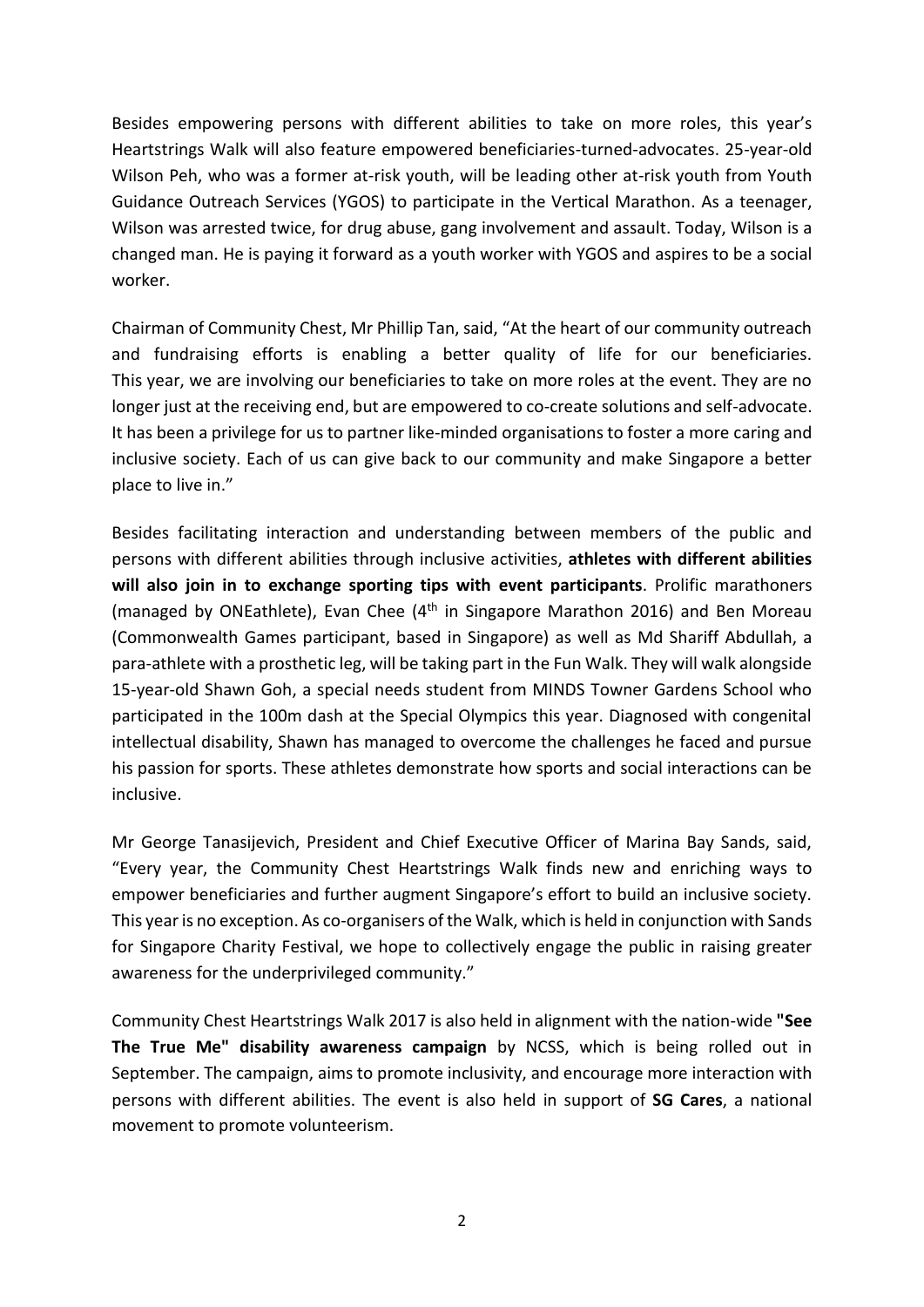## **Event Highlights**

- 1. Inclusive games to facilitate interaction
	- The Family Carnival will feature 2 inclusive activities Air Hoops and Air Hockey. They will be facilitated by corporate volunteers and beneficiaries, including persons with disabilities and seniors.
	- For the first time, the 4-km Fun Walk will also feature three inclusive activities along the scenic route around Marina Bay. These activities include Bucket Ball, Bounce & Catch and Marble Boccia.

2. Using technology to increase public awareness about interacting with persons with different abilities

 Fun walk participants can also learn more about interacting with persons with disabilities by playing an interactive **augmented-reality (AR) game,** which is loaded onto a Snaplar app that participants can download. As they walk along the scenic route, they will come across various challenge stations, and be quizzed on DO's and DON'Ts on interacting with persons with different abilities.

3. All donations, including the registration fee of \$10 for the fun walk, will be fully channelled towards charities supported by Community Chest.

**Pls refer to Annex A for media programme Pls refer to Annex B for the 4km Fun Walk map Pls refer to Annex C for beneficiary profiles**

**For media enquiries, please contact:** 

**Ms Amanda Wong** Senior Associate Ogilvy Public Relations Tel: 6213 7982 / 9173 6869 Email: [amanda.wong@ogilvy.com](mailto:amanda.wong@ogilvy.com) **Ms Deng Qinyi**

Manager, Corporate Communications National Council of Social Service Tel: 6210 2708 / 9622 8426 Email: [deng\\_qinyi@ncss.gov.sg](mailto:deng_qinyi@ncss.gov.sg)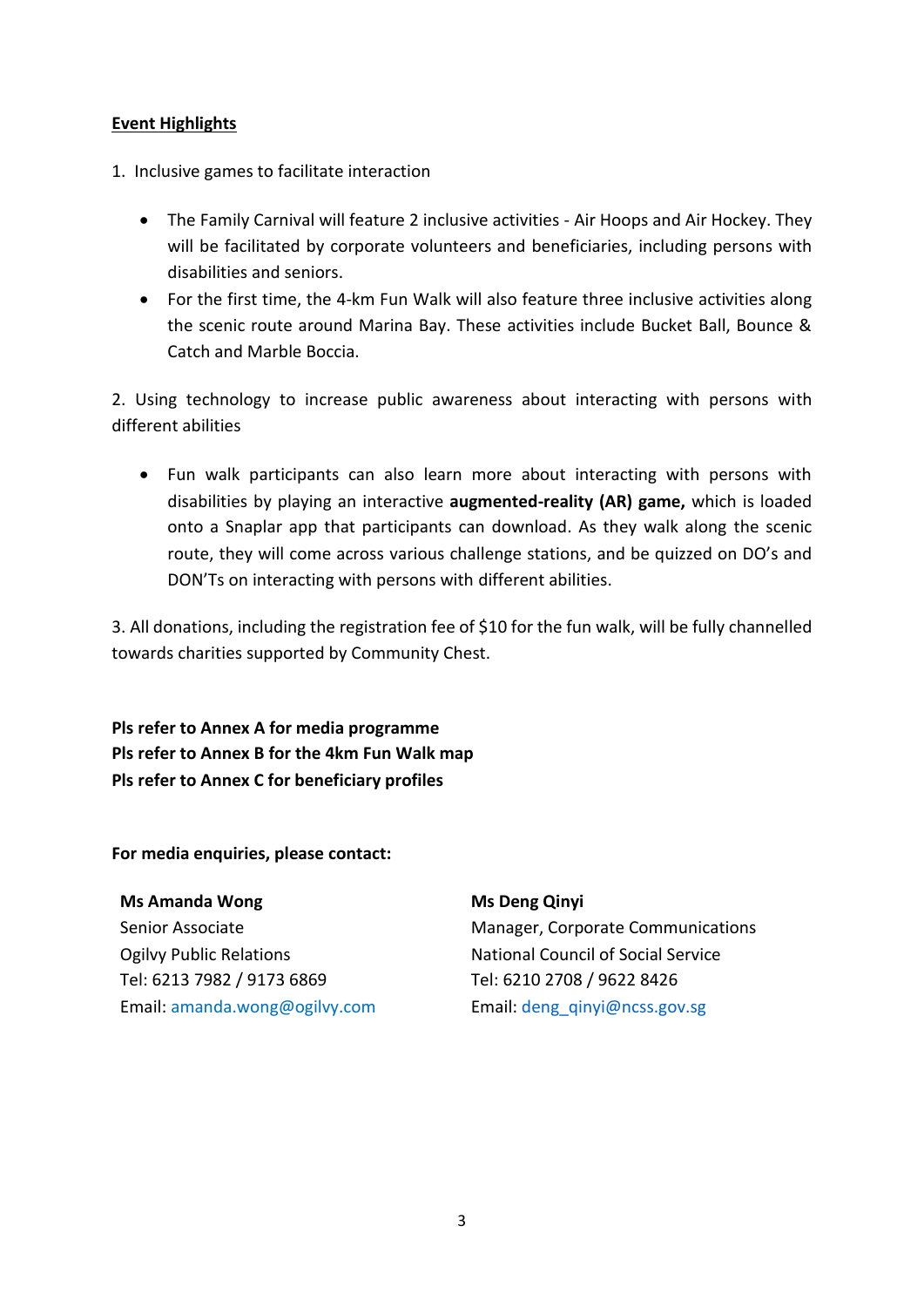## **About Community Chest**

For over 30 years, we have been engaging the community to support people in need through fund-raising and volunteering. We support about 80 social service organisations in Singapore, allowing them to focus on caring for the disadvantaged. As our fund-raising and operating costs are covered mainly by Tote Board Group, comprising Tote Board, Singapore Pools and Singapore Turf Club, 100% of your donation goes towards:

- Building strong and resilient families
- Caring for vulnerable seniors
- Empowering children with special needs and youth-at-risk
- Integrating adults with disabilities into society
- Supporting persons with mental health issues

#### **Find out more at comchest.sg**

## **About Singapore Cares (SG Cares)**

SG Cares is a national movement to support the efforts of Singaporeans in building a more caring, compassionate and inclusive home for all. SG Cares aims to build capability across various sectors and organisations to create conditions and grow opportunities for volunteerism. SG Cares also aims to increase mindshare building by galvanising and inspiring Singaporeans to put values into action through active volunteerism, ground-up efforts and everyday acts of care.

Through SG Cares, we can realise a more caring and compassionate society. We may be a small nation, but we have a big heart. Learn more about the nationwide movement at [www.sg/singaporecares.](http://www.sg/singaporecares) Sign up for volunteering opportunities at [www.giving.sg.](http://www.giving.sg/)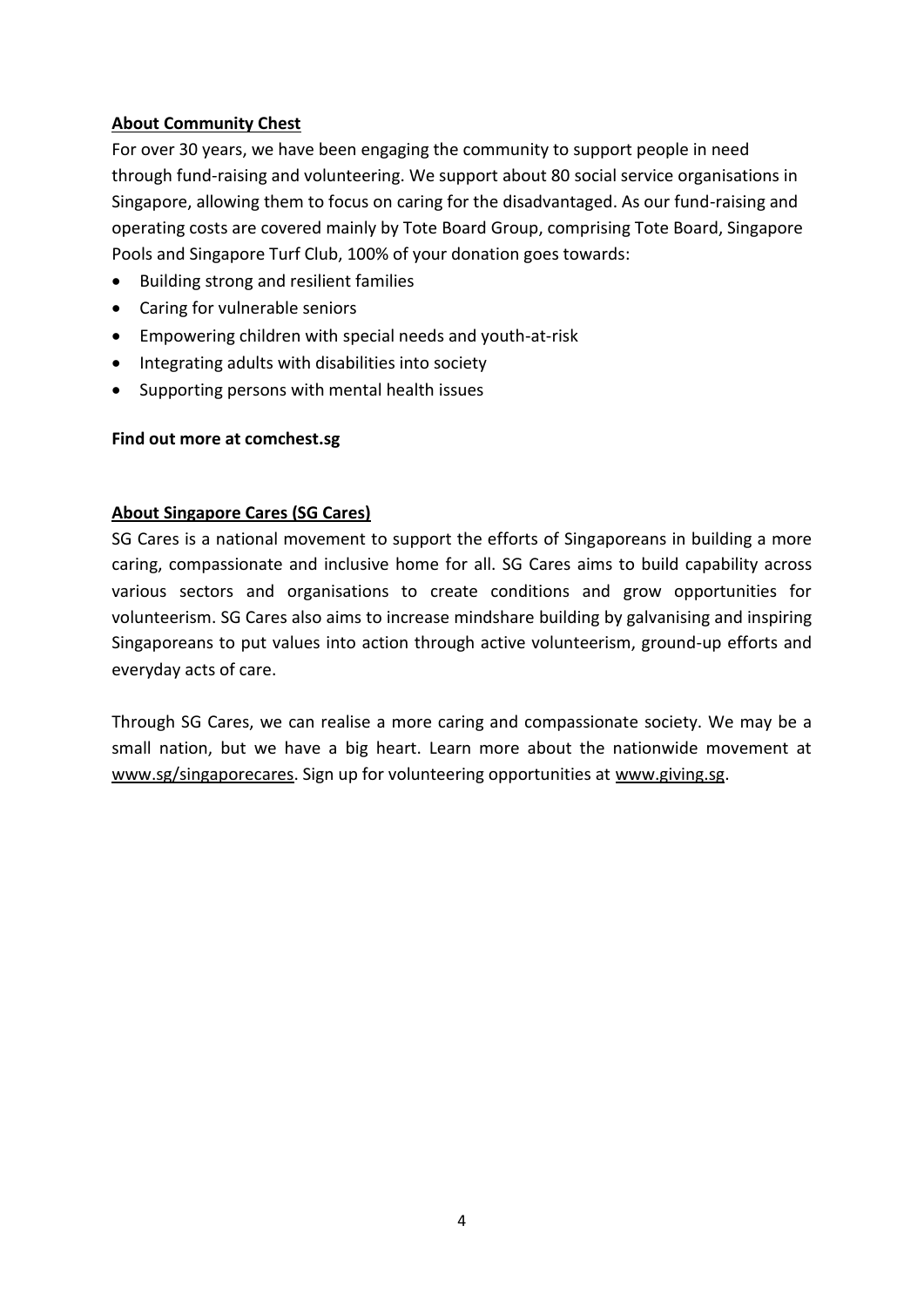## **Annex A**

# **COMMUNITY CHEST HEARTSTRINGS WALK 2017 @ MARINA BAY Saturday, 9 September 2017 Event Plaza, Marina Bay Sands**

## **Programme**

| 6.30am  | Vertical Marathon Flag-off                                                                        |
|---------|---------------------------------------------------------------------------------------------------|
| 8.05am  | Arrival of Guest of Honour, Minister Tan Chuan-Jin at Event Plaza                                 |
|         | Opening Remarks by Minister Tan                                                                   |
| 8.10am  | Warm-up exercise                                                                                  |
| 8.15am  | Fun Walk Flag-off by Minister Tan                                                                 |
|         | Minister Tan to mingle with beneficiaries, national athletes, and para-<br>athlete after flag-off |
| 8.45am  | <b>Commencement of Carnival at Event Plaza</b>                                                    |
| 9.00am  | Zumba cool-down exercise                                                                          |
|         | Vertical Marathon Prize Presentation Ceremony                                                     |
|         | Presentation of Cheques and Tokens to Partners                                                    |
|         | <b>Group Photo</b>                                                                                |
| 9.35am  | Minister Tan to tour and participate in inclusive games at Carnival                               |
|         | Minister Tan takes his leave                                                                      |
| 10.20am | Performance by Metta Circus Arts & SPARKS Group                                                   |
| 10.30am | Performance by NTU Deaf Club                                                                      |
| 11.30am | <b>End of Carnival activities</b>                                                                 |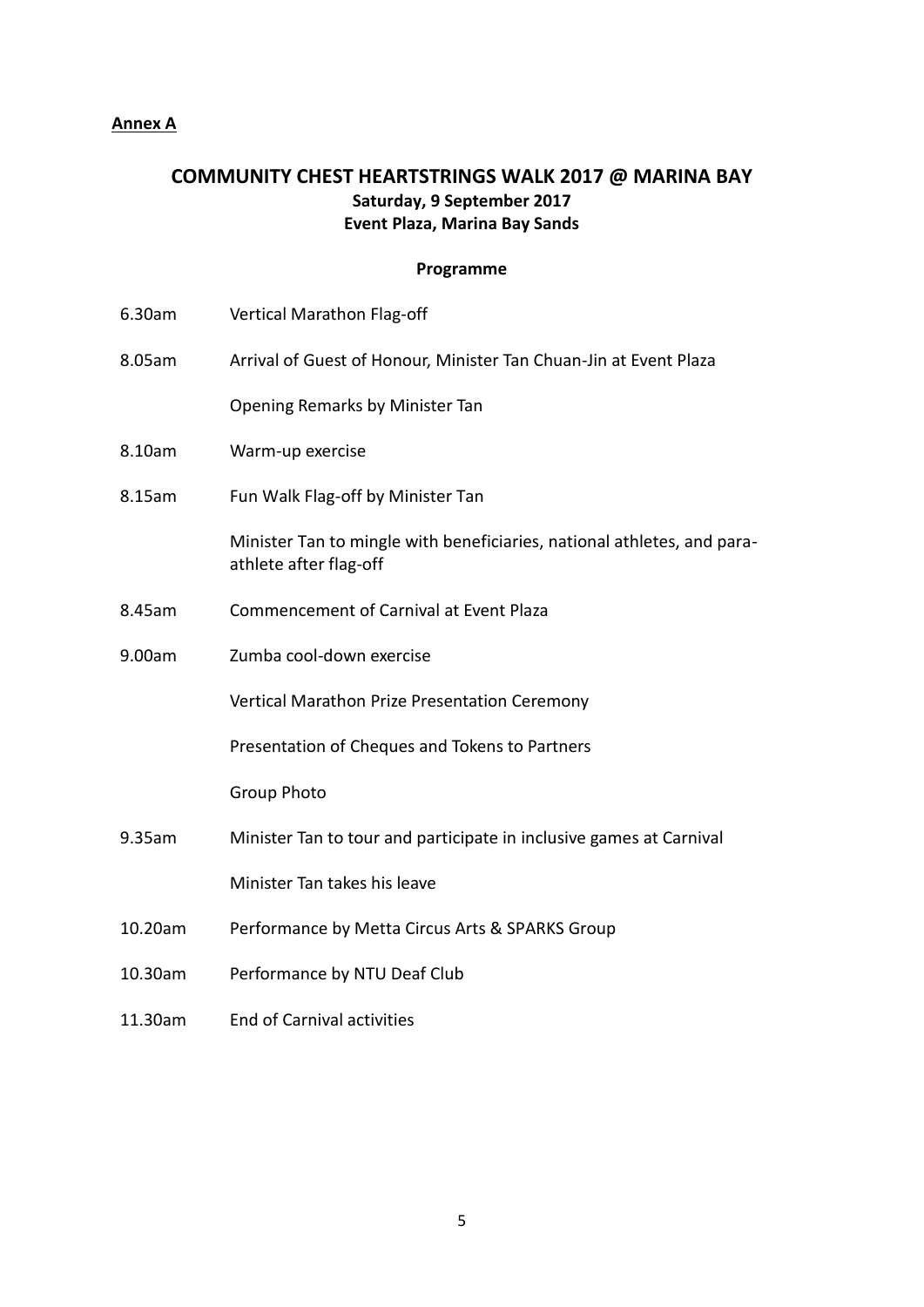#### **Annex B**

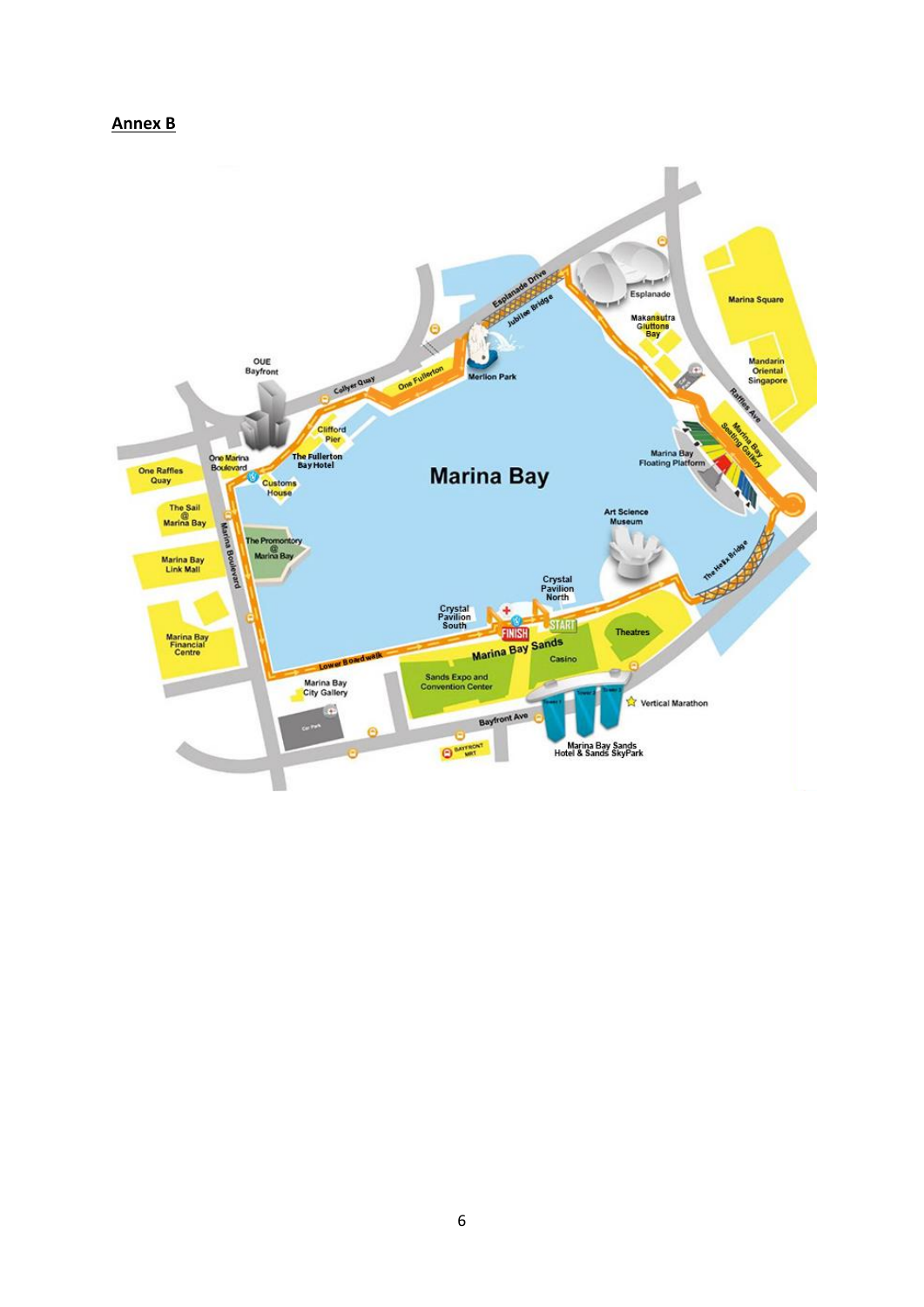#### **Annex C - Beneficiary profiles**

#### **Wilson Peh (25 years old) Beneficiary-turned-Youth Worker Youth Guidance Outreach Services**

As a child, Wilson had no one to look up to - his mother was stricken with illness and his father worked long hours as a taxi driver to support the family. Wilson often felt lost and resented his situation.

In secondary school, he met some friends who were gang members and with them, he felt like he belonged. Wilson began to join in their gang activities. They hung out and smoked. To Wilson, it was a form of escape from his family problems.

Wilson was eventually caught for gang involvement and was charged for assault with deadly weapon when he was only 14 years old. He was sentenced to 2 years' probation. Wilson's father was devastated but did not have time to care for him as he had to continue working to pay for his wife's medical bills. During his probation, Wilson reoffended and was charged the second time, for drug abuse, assault and sentenced to the Singapore Boys' Hotel for 2 years.

After his discharge from the Hostel, Wilson was approached by staff from Youth Guidance Outreach Services (YGOS) and roped into their aftercare programme. He was mentored by a YGOS staff and slowly began to turn his life around.

Unfortunately, Wilson's mother passed away at around the same time. She suffered a stroke when she fainted after witnessing Wilson being handcuffed and led away from their home.

"I always felt that I failed her as a son and that I was always a burden to my family with my detrimental behaviour. When she was hospitalised, she told me to turn from my wrong ways, but I was not there for her when she passed away. I truly regret that I was a step too late."

Wilson's mother's death marked a turning point in his life. He left the gang and was determined to start life anew. Wilson is now a youth worker with YGOS, giving back to the organisation that has helped him the most. This is Wilson's second time participating in the Vertical Marathon (VM) at Community Chest Heartstrings Walk, and he has been mentoring and motivating other at-risk youth to take part in the VM.

He is keen to pursue a degree in Social Work and become a social worker to "pay it forward and impact more lives ahead."